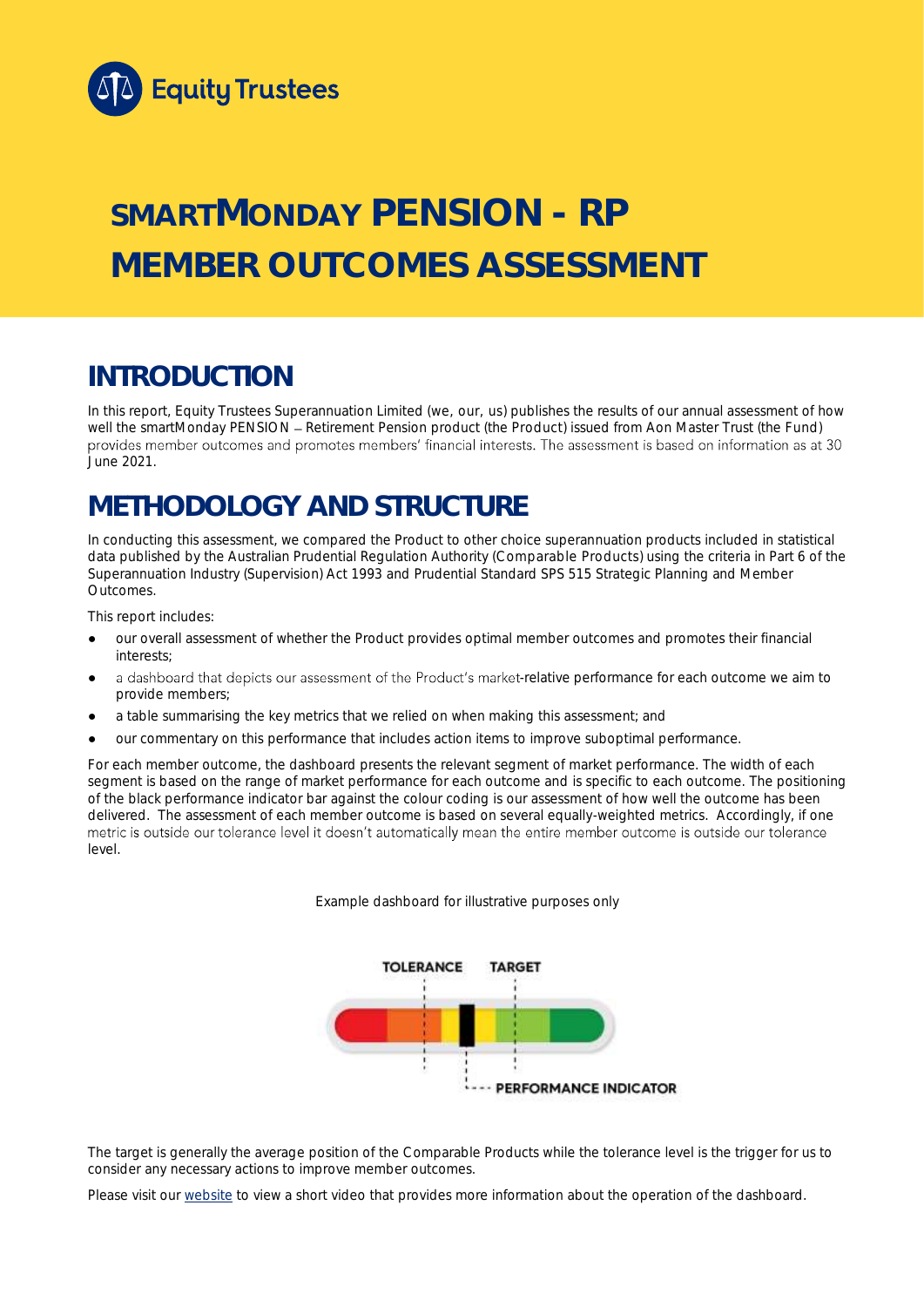## **OVERALL ASSESSMENT**

Having carefully considered the comparisons of the Product with Comparable Products set out in this report, including the dashboards, metrics, commentary, and other relevant information available to us at the time of writing, we have concluded that as a result of the following factors the Product is promoting members' financial interests:

- 1. the fees and costs that affect the return to members are appropriate having regard to their financial interests;
- 2. the net returns for the Product (i.e. returns after deducting all fees, costs and taxes) are consistent with market rates;
- 3. the level of investment risk for the Product is acceptable in relation to the net returns generated;
- 4. the investment strategy for the Product is appropriate;
- 5. the options, benefits and facilities offered in the Product are appropriate for members;
- 6. the scale of the Product and the Fund does not disadvantage members.

## **DASHBOARD**

#### **STRATEGIC CONTEXT**

Working together with the Fund's Promoter, smartMonday, our purpose is to support members to meet their financial goals and grow their superannuation savings through smart, easy to understand actions which contribute to the long-term growth of their savings.

To support this purpose, our goals for the Fund are to deliver long term sustainable investment returns and fee structures, grow the fund organically and strategically, rationalise and simplify the operational structure, maintain strong governance, improve member engagement, and develop and offer innovative and needs-based solutions to improve member outcomes.

The Product is a choice pension product.

#### **INVESTMENT RISK AND RETURN**

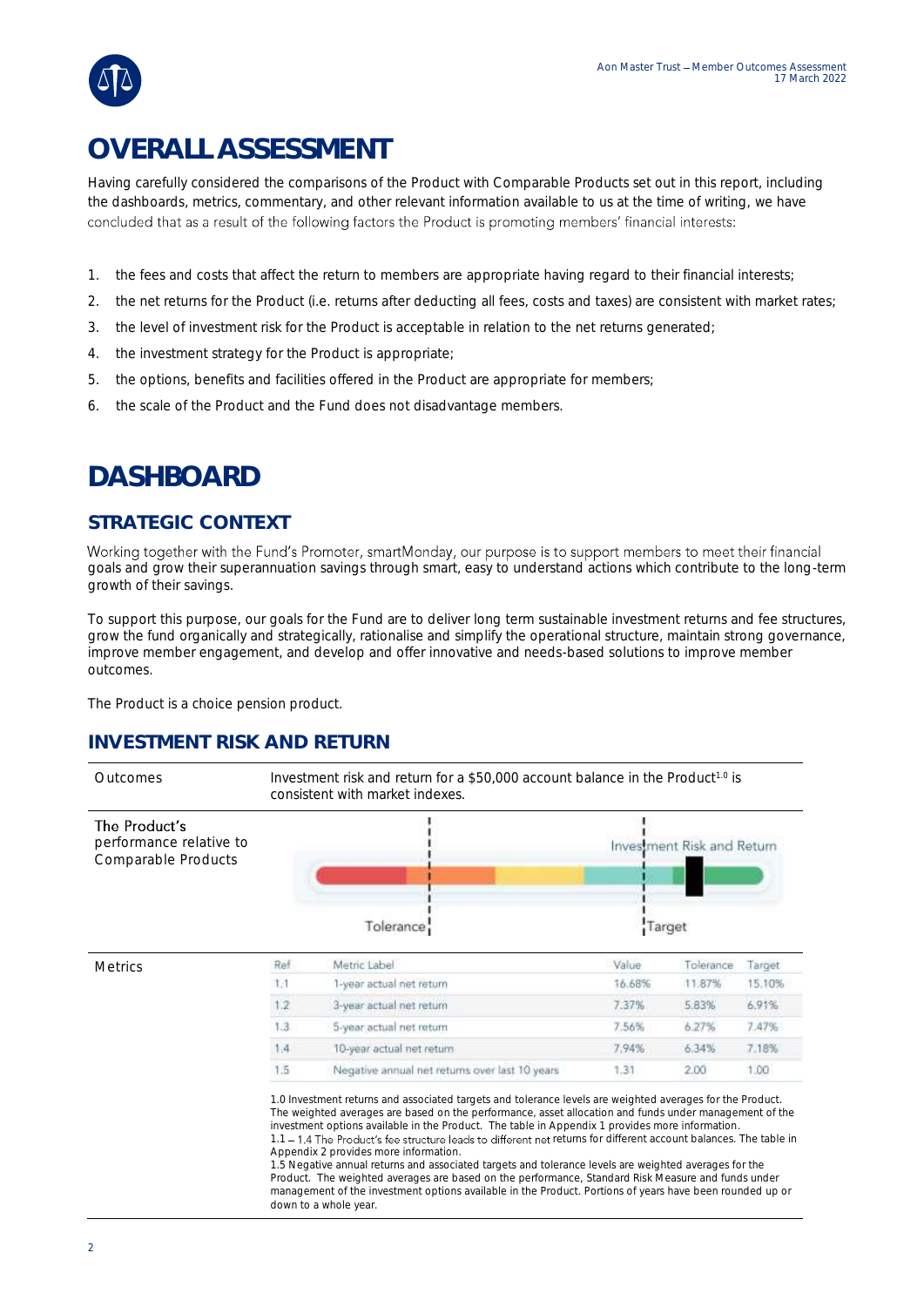#### Commentary

The performance indicator measures the average investment risk and return of the Product over one, three, five and 10 year periods and is based on an equal weighting of all the metrics in the above table.

Appendix 1 displays the returns for each investment option available in the Product and its weighted average returns over these periods.

This commentary focuses on the three-year weighted average return to 30 June 2021, and the weighted average number of negative annual returns for the 10 years to this date. When reading this commentary, it's important to bear in mind that past performance is not a reliable indicator of future performance.

Over the three years to 30 June 2021 the Product's weighted average investment return meets our target. No remedial action required as a result of this assessment.

Investment risk, as measured by the weighted average number of negative annual returns for the Product over the 10 years to 30 June 2021 does not meet our target and is within our tolerance level. No remedial action is required as a result of this assessment.

Therefore, we consider the:

- investment strategy for the Product is appropriate because the weighted average returns are above our target; and
- investment risk is acceptable in relation to the net returns generated because the weighted average number of negative returns is within our tolerance level.

#### **FEES AND COSTS**

| Outcomes                                                        | Fees (gross of tax) for a \$50,000 account balance are consistent with market rates. <sup>3.0</sup> |                                                                                                                                                                                                                                                                                                                                             |        |           |        |  |
|-----------------------------------------------------------------|-----------------------------------------------------------------------------------------------------|---------------------------------------------------------------------------------------------------------------------------------------------------------------------------------------------------------------------------------------------------------------------------------------------------------------------------------------------|--------|-----------|--------|--|
| The Product's<br>performance relative to<br>Comparable Products |                                                                                                     | Fees and Costs<br>Tolerance:                                                                                                                                                                                                                                                                                                                | Target |           |        |  |
| <b>Metrics</b>                                                  | Ref                                                                                                 | Metric Label                                                                                                                                                                                                                                                                                                                                | Value  | Tolerance | Target |  |
|                                                                 | 3.1                                                                                                 | Administration fees                                                                                                                                                                                                                                                                                                                         | 0.64%  | 0.65%     | 0.40%  |  |
|                                                                 | 3.2                                                                                                 | Investment fees                                                                                                                                                                                                                                                                                                                             | 0.63%  | 0.85%     | 0.60%  |  |
|                                                                 | 3.3                                                                                                 | Total fees                                                                                                                                                                                                                                                                                                                                  | 1.28%  | 1.50%     | 1.00%  |  |
|                                                                 |                                                                                                     | 3.0 The Product's fee structure leads to different net returns for different account balances. The table in the<br>Appendix 2 provides more information.<br>3.2 These fees include a weighted average investment fee that is based on the investment fees and funds<br>under management of the investment options available in the Product. |        |           |        |  |

#### Commentary

This table lists the Product's administration and investment fees. Other fees may be payable which are set out in the Product's disclosure documents.

The performance indicator measures administration and investment fees together against Comparable Products.

The performance indicator, which does not meet our target and is within our tolerance level is based on equal weighting of each metric in the above table.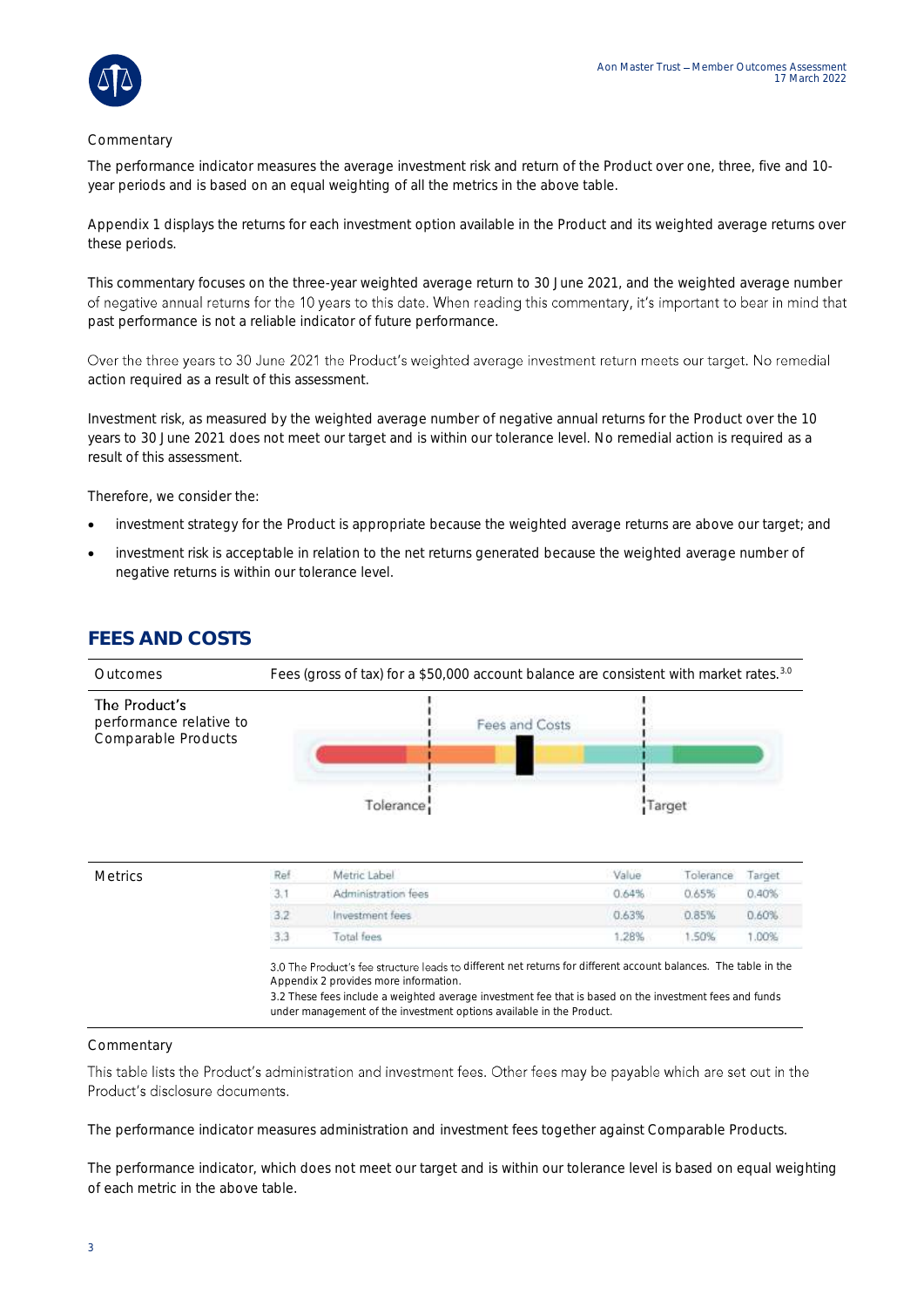

As a result, we are comfortable that fees and costs are consistent with market rates and therefore are appropriate having regard to members financial interests.

#### **MEMBER SERVICES**



**Commentary** 

The performance indicator measures the delivery of administration services against our service levels.

The performance indicator, which meets our target is based on an equal weighting of the above metrics.

Service level achievement (99.97%) meets our target. No remedial action is required as a result of this assessment.

The number of complaints about administration services that have been made to the Australian Financial Complaints Authority meets our target. No remedial action is required as a result of this assessment.

As a result, we are comfortable that administration services satisfy member expectations because of the high rate of service level achievement and the number of administration related complaints is within tolerance level. Therefore, we consider the options, benefits and facilities offered in the Product are appropriate for members.

#### **SUSTAINABILITY**

| Outcomes                                                                            | The Product and Fund are sustainable and likely to deliver optimal outcomes in the<br>future. |                                  |           |                |           |
|-------------------------------------------------------------------------------------|-----------------------------------------------------------------------------------------------|----------------------------------|-----------|----------------|-----------|
| The sustainability of the<br>Product and Fund<br>relative to Comparable<br>Products |                                                                                               | Tolerance:                       | Target    | Sustainability |           |
| <b>Metrics</b>                                                                      | Ref                                                                                           | Metric Label                     | Value     | Tolerance      | Target.   |
|                                                                                     | 8.2                                                                                           | Not member benefit flows p.a.    | 0.53%     | $-29.51%$      | $-1.52%$  |
|                                                                                     | 8.3                                                                                           | Average account balance          | \$308,977 | \$23,530       | \$124,315 |
|                                                                                     | 8.5                                                                                           | Movement in member accounts p.a. | 2.41%     | $-36.39%$      | $-8.01%$  |
|                                                                                     | 8.6                                                                                           | Average member age               | 44.6      | 58.00          | 48.70     |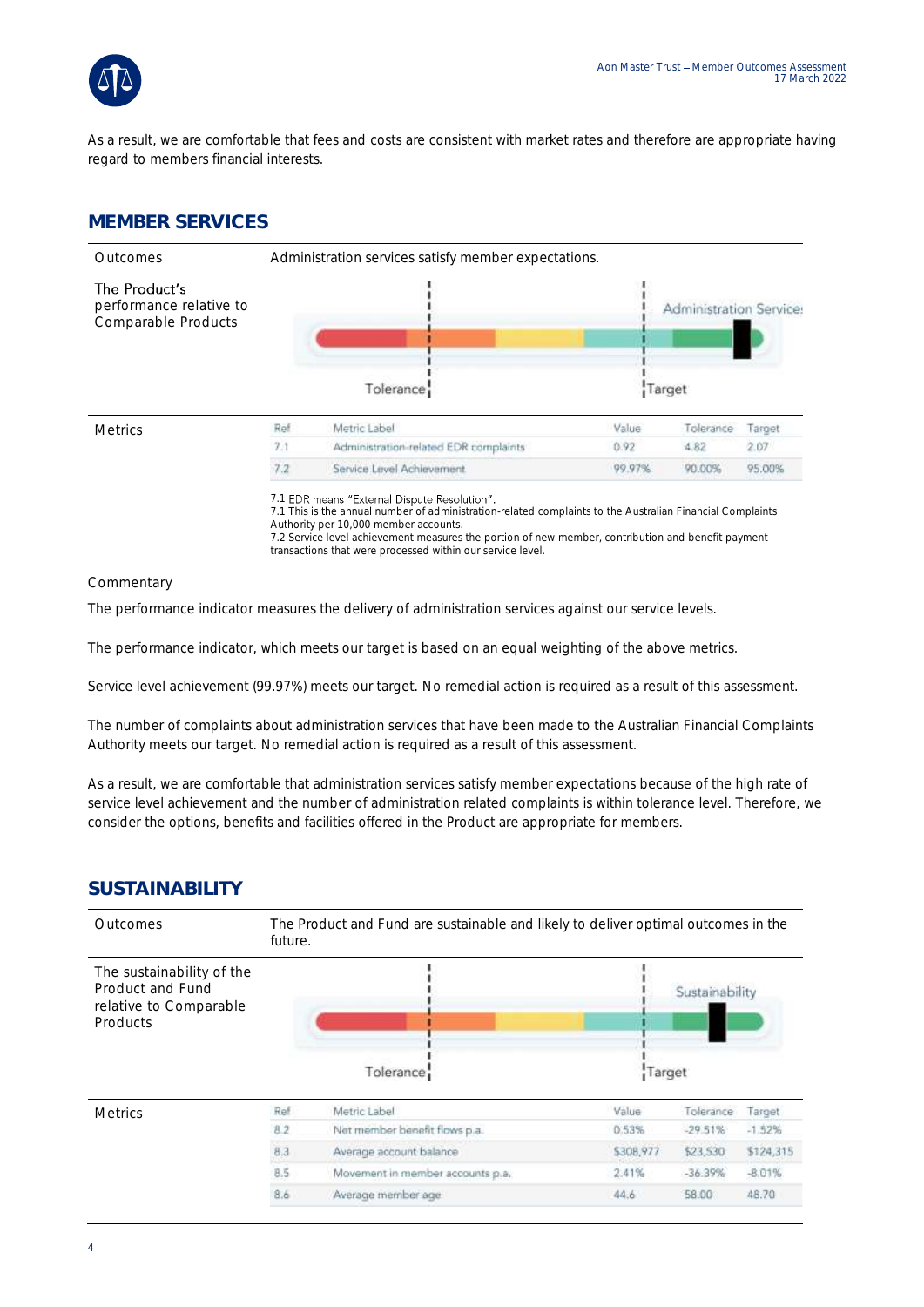

#### **Commentary**

Above target, standard wording. No remedial action required.

#### **LIQUIDITY**



Commentary

The performance indicator measures the Fund's ability to meet benefit and rollover requests in a timely manner.

The performance indicator meets our target. No remedial action is required as a result of this assessment.

We regularly monitor whether the investments would be able to meet cash requirements in extreme situations. Based on our analysis, we consider that benefits are supported by liquid investments.

As a result, we are comfortable that the level of liquidity risk for the Product is acceptable.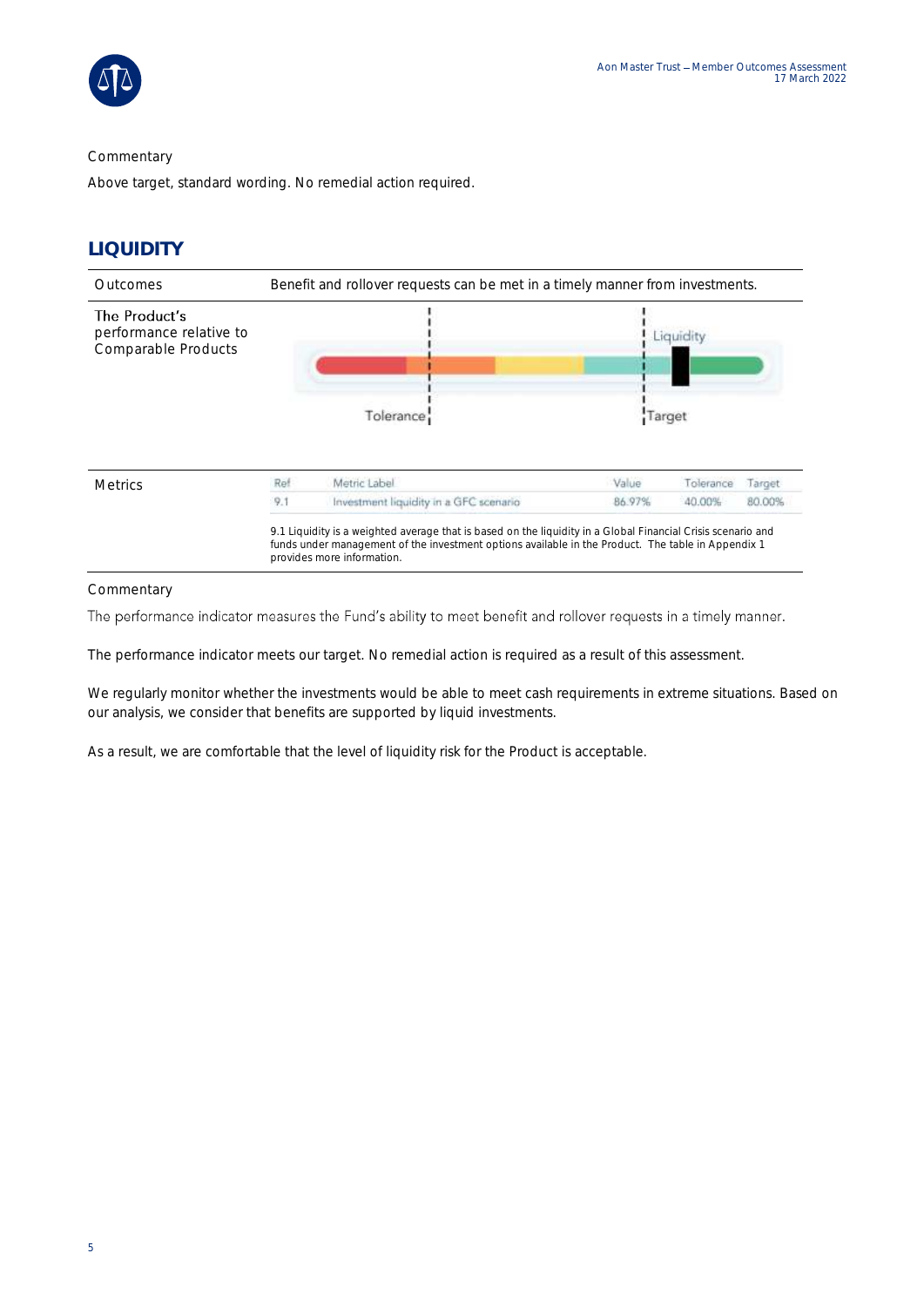

## **APPENDIX 1 INVESTMENT OPTION INFORMATION**

|                                                        |                 |           | Investment Returns (% pa) |         |        |                  |
|--------------------------------------------------------|-----------------|-----------|---------------------------|---------|--------|------------------|
| Name                                                   | Growth<br>Ratio | Size (SM) | 1 Year                    | 3 Years |        | 5 Years 10 Years |
| Pension-smartMonday-International Shares - Index       | 100%            | \$2.4M    | 28.81%                    | 13.81%  | 14.02% | 13.95%           |
| Pension-smartMonday-Australian Shares Core             | 100%            | \$1.5M    | 29.76%                    | 9.86%   | 11.56% | 9.66%            |
| Pension-smartMonday-Australian Shares Index            | 100%            | \$5.9M    | 29.33%                    | 11.39%  | 12.20% | 9.59%            |
| Pension-smartMonday-Australian Shares - Diversified    | 100%            | \$5.1M    | 29.58%                    | 9.43%   | 11.30% | 9.82%            |
| Pension-smartMonday-Balanced Growth - Active           | 71%             | \$67.5M   | 20.02%                    | 8.04%   | 8.74%  | 8.88%            |
| Pension-smartMonday-Balanced Growth - Index            | 68%             | \$34.7M   | 19.22%                    | 9.08%   | 9.10%  | 9.14%            |
| Pension-smartMonday-Cash                               | 0%              | \$8.6M    | $-1.07%$                  | 0.08%   | 0.33%  | 1.14%            |
| Pension-smartMonday-Defensive Active                   | 21%             | \$4.4M    | 5.00%                     | 3.31%   | 2.31%  | 3.56%            |
| Pension-smartMonday-Defensive Index                    | 18%             | \$6.2M    | 3.50%                     | 2.77%   | 1.82%  | 3.08%            |
| Pension-smartMonday-Fixed Interest Australian          | 0%              | \$1.7M    | $-1.04%$                  | 2.86%   | 1.96%  | 3.76%            |
| Pension-smartMonday-Fixed Interest International       | 0%              | \$1.7M    | $-0.64%$                  | 2.86%   | 2.26%  | 4.76%            |
| Pension-smartMonday-Fixed Interest - Australian Index  | 0%              | \$1.6M    | $-2.04%$                  | 3.06%   | 1.96%  | 3.76%            |
| Pension-smartMonday-Fixed Interest - Diversified       | 0%              | \$3.0M    | $-0.36%$                  | 2.86%   | 2.07%  | 4.28%            |
| Pension-smartMonday-Fixed Interest - International Ind | 0%              | \$0.4M    | 0.26%                     | 2.86%   | 2.26%  | 4.76%            |
| Pension-smartMonday-Growth - Active                    | 83%             | \$6.5M    | 24.45%                    | 9.05%   | 10.11% | 9.96%            |
| Pension-smartMonday-Growth - Index                     | 82%             | \$6.2M    | 23.90%                    | 10.33%  | 10.68% | 10.36%           |
| Pension-smartMonday-High Growth - Active               | 93%             | \$6.4M    | 28.83%                    | 9.54%   | 11.04% | 10.54%           |
| Pension-smartMonday-High Growth - Index                | 96%             | \$3.8M    | 28.45%                    | 11.57%  | 12.10% | 11.37%           |
| Pension-smartMonday-International Shares Core          | 100%            | \$0.5M    | 28.76%                    | 12.96%  | 13.56% | 13.06%           |
| Pension-smartMonday-International Shares - Core (SA.,  | 100%            | \$0.4M    | 36.16%                    | 10.66%  | 12.26% | 10.26%           |
| Pension-smartMonday-International Shares - Diversified | 100%            | \$3.4M    | 31.62%                    | 12.15%  | 13.29% | 12.25%           |
| Pension-smartMonday-International Shares - Index (\$A  | 100%            | \$2.3M    | 34.46%                    | 12.86%  | 13.76% | 12.16%           |
| Pension-smartMonday-Moderate Active                    | 41%             | \$21.0M   | 8.82%                     | 5.21%   | 4.78%  | 6.19%            |
| Pension-smartMonday-Moderate Index                     | 33%             | \$28.6M   | 7.24%                     | 5.45%   | 4.69%  | 5.97%            |
| Pension-smartMonday-Property - Australian Index        | 100%            | \$0.4M    | 31.96%                    | 6.96%   | 5.36%  | 10.66%           |
| Pension-smartMonday-Property - Diversified             | 100%            | \$2.3M    | 32.09%                    | 6.53%   | 5.47%  | 9.49%            |
| Weighted Average                                       | 60%             |           | 16.68%                    | 7.37%   | 7.56%  | 7.94%            |

This table provides information about the asset allocation, size and performance of the investment options available in the Product.

### **APPENDIX 2 ACCOUNT BALANCE-BASED INVESTMENT METRICS**

| <b>Time Frame</b> | <b>Account Balance Value</b> |          |          |           |           |           |
|-------------------|------------------------------|----------|----------|-----------|-----------|-----------|
|                   | \$10,000                     | \$25,000 | \$50,000 | \$100,000 | \$250,000 | \$500,000 |
|                   | 16.1%                        | 16.5%    | 16.7%    | 16.7%     | 16.8%     | 16.9%     |
|                   | 6.8%                         | 7.2%     | 7.4%     | 7.4%      | 7.5%      | 7.6%      |
| 5                 | 7.0%                         | 7.4%     | 7.6%     | 7.6%      | 7.7%      | 7.8%      |
| 10                | 7.4%                         | 7.8%     | 7.9%     | 8.0%      | 8.1%      | 8.1%      |

This table illustrates how the Product's fee structure affects net returns for different account balances. The illustration is based on historic returns and the current fee structure.